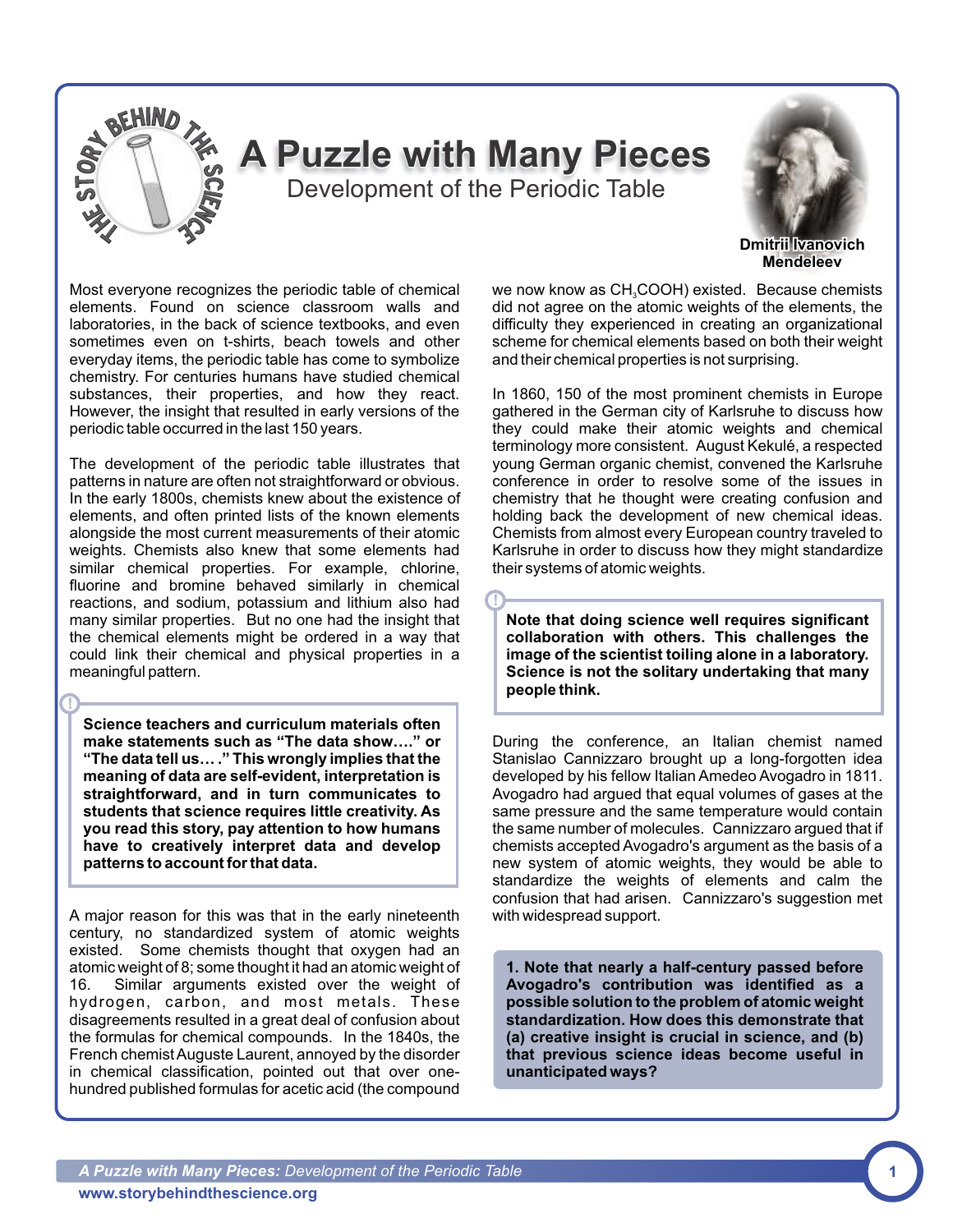The Karlsruhe conference was important for establishing a process to standardize atomic weights. But it was also important for another reason: one of the chemists in attendance was a twenty-six-year-old Russian named Dmitrii Mendeleev. Mendeleev was impressed with Cannizzaro's argument in favor of Avogadro's system, and when he returned to Russia in 1861, he was filled with excitement over the developments in chemistry he had seen at the conference.

Dmitrii Ivanovich Mendeleev was born in January 1834 in the Siberian town of Tobol'sk. Mendeleev's father, Ivan Pavlovich Mendeleev, was a teacher at the local gymnasium (what we would now call a high school). When Ivan went blind shortly after Dmitrii's birth, Dmitrii's mother Maria Dmitrievna Kornileva went to manage her family's glass factory in order to support her children (Dmitrii was the youngest of seventeen children, eight of whom survived to adulthood).

Maria was a clever woman who had great ambitions for her youngest son. After Mendeleev graduated from the local gymnasium in 1850, his mother traveled with him from Siberia to Moscow to try and enroll him at Moscow University. When he was not accepted, she took him to St. Petersburg University where he was also refused enrollment. Finally, with the help of a family friend, Mendeleev enrolled at St. Petersburg's Chief Pedagogical Institute, where his father had trained as a teacher.

Mendeleev studied at the Chief Pedagogical Institute until 1855, where many distinguished professors encouraged his interest in chemistry. After finishing his degree, Mendeleev briefly taught secondary school in the Crimea (a remote peninsula south of what is now Ukraine). He was unhappy there, and in 1859 he accepted a government scholarship to travel to Germany and pursue his interest in chemistry.

In the nineteenth century, Germany was unquestionably the center of the chemical world. Mendeleev studied in the German city of Heidelberg, and became close friends with several other Russian students living and studying at the university. His studies in Heidelberg also gave him the opportunity to travel to nearby Karlsruhe when he heard of the important chemical conference being held there.

Mendeleev returned to St. Petersburg in 1861, where he began work on his first textbook, *Organic Chemistry.* In 1867 he was hired as a professor of chemistry at St.<br>Petersburg University. One of Mendeleev's Petersburg University. responsibilities was to teach a large introductory course in inorganic chemistry. To do so, he needed to choose a textbook. But Mendeleev was dissatisfied with the available texts. Chemistry was a rapidly advancing field. Most of the textbooks in Russian were translations of German textbooks, and by the time the translations were finished the original books were already out of date.

Mendeleev decided to write his own textbook in Russian, based on the latest chemical knowledge. He signed a contract with a Russian publisher promising a two-volume textbook entitled *Principles of Chemistry*. The first volume was largely designed to introduce students to proper laboratory practice and basic chemical theories. When Mendeleev sent Volume 1 to the publisher in January 1869, he realized he had a problem. At the time, there were 63 known elements. He had only discussed nine of them (hydrogen, carbon, nitrogen, oxygen, sodium, bromine, iodine, fluorine, and chlorine) in Volume 1. How could he possibly discuss all 54 remaining elements in Volume 2?

Mendeleev began considering how he could group the elements together to address them in the second volume of his textbook. He thought about elements that had similar reactive properties – for instance, sodium and potassium, and wrote the first two chapters on those elements which he completed by February 14<sup>th</sup>, a Friday. But Mendeleev was uncertain how to proceed from this point. He wanted to map out a strategy before he had to depart for Tver the following Monday to give a speech and spend three days inspecting farms there. But despite workingfeverishly on his problem the entire weekend with little sleep, Mendeleev had not come up with any sort of pattern that might link groups of elements having similar properties. That morning, over a cup of tea he turned his attention to mail that had recently arrived. On the back of one letter he eventually began listing several elements in the order of their atomic weights (This letter has been preserved and still shows a ring-mark from the bottom of a cup from which Mendeleev had been drinking tea.).

**Note that Mendeleev persists in his idea that any systematic arrangement of the elements must be associated with atomic mass.** 

But this order didn't explain anything of importance. Mendel then began grouping elements with similar properties, but also noted their atomic weights. For instance, the halogens

|  | $F = 19$ | $Cl = 35$ | $Br = 80$ | $I = 127$ |
|--|----------|-----------|-----------|-----------|
|--|----------|-----------|-----------|-----------|

The oxygen group of elements

**!**

| $O = 16$ | $S = 32$ | $Se = 79$ | $Te = 128$ |
|----------|----------|-----------|------------|
|          |          |           |            |

And the nitrogen group of elements

| $N = 14$ | $P = 41$ | $As = 75$ | $Sb = 122$ |
|----------|----------|-----------|------------|
|          |          |           |            |

Within each group, no relationship appeared to exist between the atomic weights. But the writing on the back of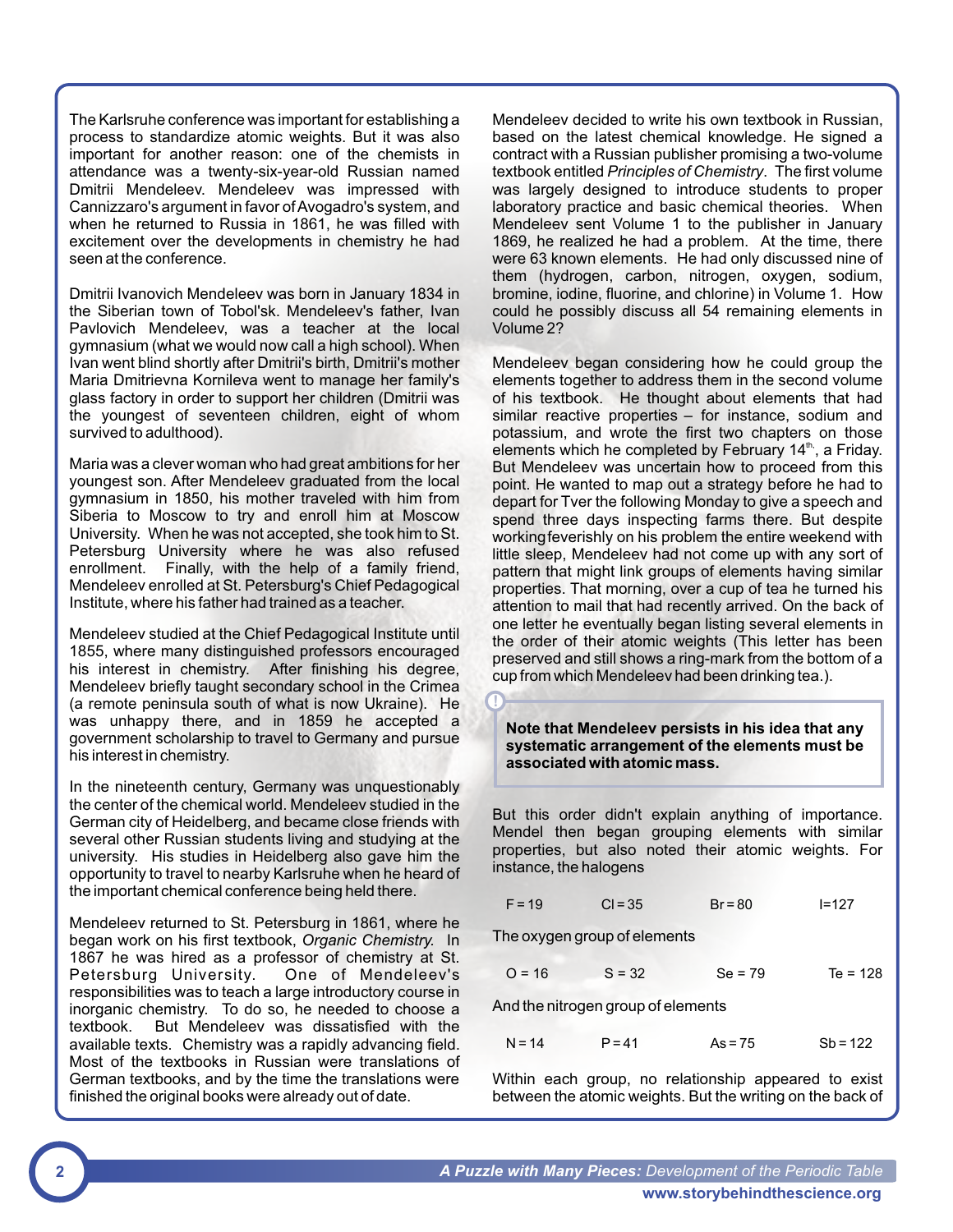the letter shows that Mendeleev then arranged the three groups as follows:

| $F = 19$ | $CI = 35$ | $Br = 80$ | $I = 127$  |
|----------|-----------|-----------|------------|
| $O = 16$ | $S = 32$  | $Se = 79$ | $Te = 128$ |
| $N = 14$ | $P = 41$  | $As = 75$ | $Sb = 122$ |

**2. Many people enjoy solving puzzles, yet think they would not enjoy a science career. Mendeleev is trying all sorts of ideas to make sense of the data. How is what Mendeleev doing like solving a puzzle? How does his work illustrate that doing science requires creativity and imagination?**

This task was not straightforward as it may seem. Mendeleev had to make judgments regarding similarities and differences between elements, and group them in a manner that made sense to him. He then noticed that with the exception of P and Te, each element descended by atomic weight. This didn't make any sense to Mendeleev, but he gambled that what was emerging to him was not simply coincidental. He continued trying to make sense of the pattern he had developed and later that afternoon, on 17 February 1869, Mendeleev first printed and circulated a table that he entitled "An Attempt at a System of Elements, Based on Their Atomic Weight and Chemical Affinity (Figure 1)."

Two weeks later Mendeleev published a paper titled "A Suggested System of the Elements" containing his periodic table (Figure 2). At first, Mendeleev thought his system of organizing the elements was a useful teaching tool. But as he thought about and investigated the chemical properties of various elements in the table, he became convinced that his system was, in fact, a law of nature. In 1870, Mendeleev defined the law of periodicity as "the periodic dependence in the change of properties of the elements on their atomic weight," and began writing articles in Russian and German arguing that his periodic system was both a useful pedagogical tool and an important new chemical law.

Prior to Mendeleev's announcement, others had also been working to make sense of the known elements. One notable success of Mendeleev's system is that it accounted for partial patterns suggested previously by other chemists such as Newland, Dobereiner and de Chancourtois. However, even Mendeleev acknowledged that several anomalies appeared in his organizational structure. In some cases, atomic weights did not fit the ascending order in his table, but Mendeleev simply questioned the veracity of the previously determined values. And where no known elements appeared to fit his organizational scheme, Mendeleev left gaps boldly predicting those elements did exist and would one day be isolated with properties fitting appropriately between the already known elements in his table. Interestingly, a German chemist, Julius Lothar Meyer, independently came to an arrangement of the elements similar to that of Mendeleev's. However, Meyer was far more tentative in his reply to critics, and did not put forward the same bold predictions for the anomalies as did Mendeleev.

**3. Most people think that science ideas should be discarded if evidence appears to falsify it. Yet note Mendeleev's reaction to the anomalies. List several reasons explaining why abandoning an idea so easily is not always prudent.**



I. Menanathean

*Figure 2. A Suggested System of Elements. Public Domain Image*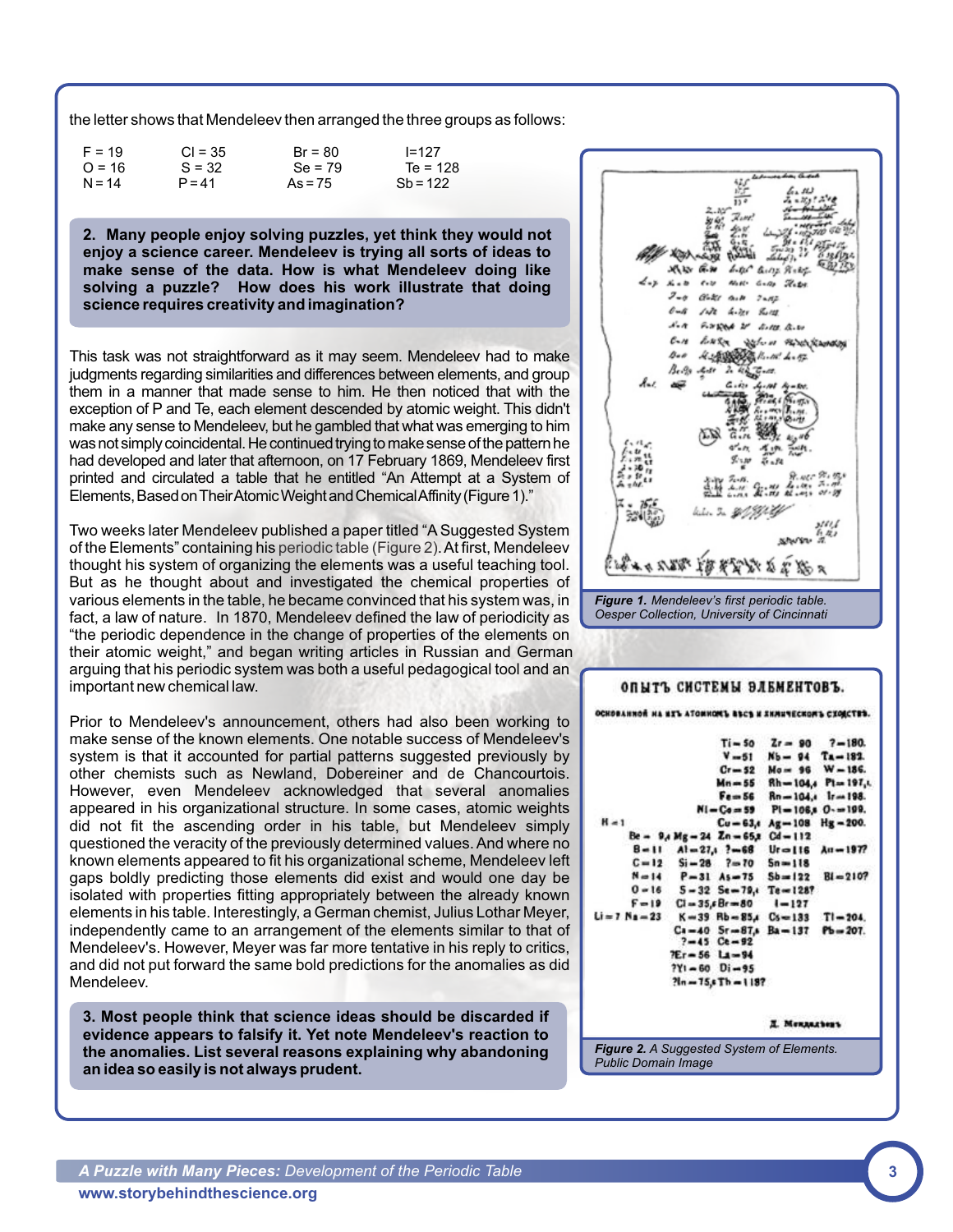Mendeleev's claim that his periodic system was a law of the natural world was met with significant skepticism. Critics kept pointing to the many holes Mendeleev had left in his Table. Mendeleev saw the same holes as a strength of his Periodic Law because he could make predictions with it. For instance, in 1871 Mendeleev predicted the existence of three previously unknown elements. He called these elements eka-boron, eka-aluminum, and ekasilicon. Eka-boron, he said, would be an element with an atomic weight of 44 with chemical properties like those of boron. Eka-aluminum would have an atomic weight of 68, and eka-silicon would have an atomic weight of 73.

In August 1875, a French chemist named Paul Émile Lecoq de Boisbaudran was analyzing a metal from a mine in the French Pyrenees, and noticed a line on its spectrum that did not correspond to any known element. Because each element has its own unique spectral signature, this was evidence for a previously unknown element. Lecoq de Boisbaudran called this new element "gallium." Lecoq de Boisbaudran was not aware of Mendeleev's prediction, but he himself had thought about ways of classifying elements and had also predicted the existence of an element with an approximate atomic weight of 68. However, the specific gravity of the new element departed significantly from that predicted by Mendeleev. Undeterred, Mendeleev wrote de Boisbaudran asking him to more rigorously repeat his specific gravity work. He agreed and this time came to the value predicted by Mendeleev. However, Mendeleev's prediction was more well known than the French chemist's, and when news of the discovery of gallium spread through the chemical world, Mendeleev announced that his prediction had been confirmed – gallium was the element he had called "ekaaluminum."

This was convincing evidence of Mendeleev's claim that his periodic law could make scientific predictions, but many chemists wondered whether eka-aluminum had simply been a lucky guess. What about the other two elements Mendeleev had predicted? In 1879, a Swedish chemist named L.F. Nilson isolated a rare earth metal that did not correspond to any known element. Nilson named this new element "scandium." Scandium's atomic weight was measured to be 45, and it had many of the chemical properties Mendeleev had predicted for eka-boron. It was less basic than yttrium, its salts were colorless, and its oxide had the formula  $Sc_2O_3$ . Nilson also did not know of Mendeleev's prediction, but another Swedish chemist named Per Cleve did. Cleve wrote an excited letter to Mendeleev announcing that Nilson had discovered ekaboron, further evidence in support of Mendeleev's periodic law.

Mendeleev's third predicted element, eka-silicon, was not discovered for another seven years. In February 1886, the German chemist Clemens Winkler, a professor at the Mining Academy in Freiburg, announced that he had discovered a new mineral in the German mines. Hecalled this element "germanium," and it had an atomic weight of 73.

Remarkably, like Nilson and Lecoq de Boisbaudran, Winkler also did not know about Mendeleev's prediction; it was another German chemist, V.F. Richter, who wrote to Winkler about the connection with the Russian chemist's periodic system. Winkler was astonished that another chemist had predicted germanium's existence, and enthusiastically agreed that Mendeleev had indeed developed a scientific law capable of making striking predictions about the chemical elements. Increasingly, scientists began to accept Mendeleev's law, that many of the physical and chemical properties of the elements tend to recur in a systematic manner with increasing atomic weight. By 1886, the status of the periodic table, and Mendeleev's own status as its discoverer, seemed stable. But in the 1890's, there were many further developments in the understanding of the theory explaining the periodic table – many of which Mendeleev opposed.

**As you read the story of the development of the period table, note that scientific laws and theories are different forms of knowledge. Both make assertions about the natural world, and one never becomes the other. Scientific laws, like Mendeleev's Periodic Law, state invariable relationships in nature. Scientific theories explain those relationships.**

**!**

In 1894, the Scottish chemist William Ramsay announced the discovery of a new element, "argon." According to Ramsay, argon was a gas with an atomic weight of 40, placing it between chlorine and potassium. Argon was also inert – it did not react with other elements. Mendeleev was less than enthusiastic about Ramsay's "argon." He had not predicted the existence of an element between chlorine and potassium. Ramsay's argument that argon was inert was also deeply troubling. To Mendeleev, who had based his periodic system around the careful study of the way elements reacted with one another, the idea of an inert element that did not react with anything seemed impossible. He suggested that argon must be a compound of some sort, perhaps  $N_{3}$ .

In 1895, Ramsay discovered another inert gas, helium, with an atomic weight of 4. Eventually, as Mendeleev studied the density and spectra of Ramsay's new gases, he came to believe that Ramsay had been right – argon could not possibly be  $N_a$ . By 1903, in the seventh edition of the *Principles,* Mendeleev was praising Ramsay's work as some of the most important recent chemical research, and had created a new place on his periodic table for the "argon group" of inert gases.

Mendeleev was able to make room in his system for Ramsay's noble gases. However, he was never able to come to terms with another major discovery of the 1890s: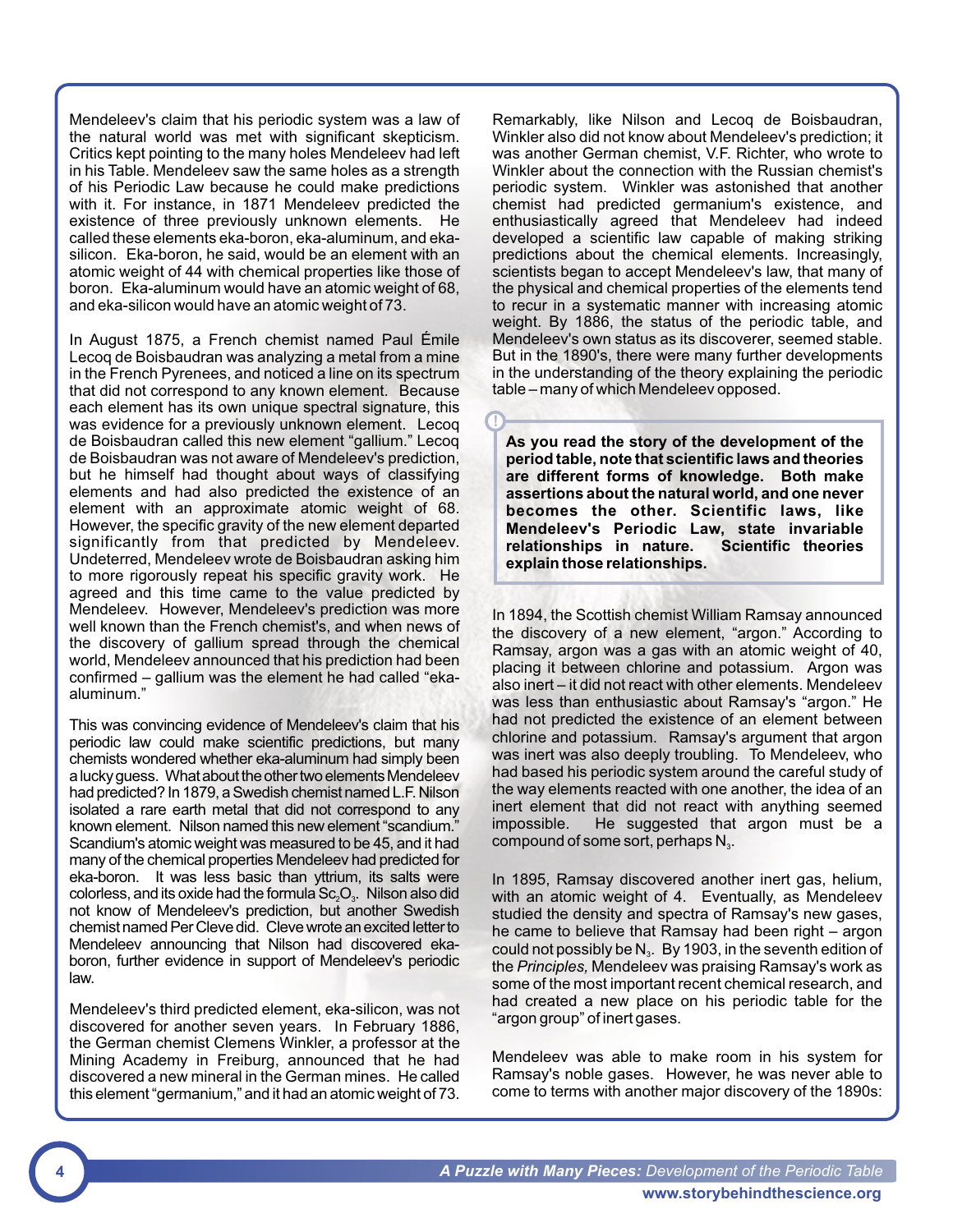radioactivity. In 1896, the French physicist Henri Becquerel discovered that uranium (one of the elements on Mendeleev's table) could spontaneously emit energy. Two years later, Pierre and Marie Curie discovered two more elements, radium and polonium, both of which were extremely rare, and both of which were also radioactive. The French physicists argued that radioactivity was the result of elements disintegrating.

Mendeleev thought the idea of an element disintegrating was patently absurd. Elements, in his view, were unchanging and indestructible. The idea that one element could turn into a different element sounded more like medieval alchemy than modern science. A visit to the Curies' laboratory in 1902 did little to change his mind. He wrote to a friend that he was not about to abandon his views on elements just because of radium:

Tell me, please, are there a lot of radium salts in the whole earth? Acouple of grams! And on such shaky foundations they want to destroy all our usual conceptions of the nature of substance!

Mendeleev also rejected the theory, gaining strength among many chemists and physicists, that atoms might be composed of smaller particles. In 1897 the English physicist J.J. Thomson proposed that cathode rays were made up of "corpuscles" that were 1000x smaller than a hydrogen atom. Thomson argued that these "corpuscles" (which soon became known as electrons) were the building blocks that composed all atoms. This was yet another theory that seemed to go against everything

Mendeleev argued passionately against the new theories of radioactivity and subatomic particles. He was still an extremely famous scientist, especially in Russia, but he increasingly found himself in the minority. Mendeleev died in 1906, still denying radioactivity and subatomic particles.

Despite Mendeleev's thinking that radioactivity and subatomic theory undermined his entire system of chemistry, the new theories did not result in the abandonment of his periodic system of the elements. Instead, the periodic system evolved after his death to incorporate the new theory and an important correction was made to Mendeleev's Periodic Law. That is, the systematic recurrence of physical and chemical properties is associated with increasing atomic number (i.e. the number of protons in the nucleus), not atomic weight. In 1911, the Dutch scientist Anton van den Broek used the new subatomic theories to re-order the periodic table according to the atomic numbers of the elements, rather than by atomic weight. In 1914, the English chemist Henry Moseley was able to further demonstrate that each element in the periodic table had a characteristic atomic number, and was able to show that several "new elements"

were in fact compounds. Moseley identified seven gaps in the new atomic number periodic table elements 43, 61, 72, 75, 85, 87, and 91, all of which would be discovered by 1945. (Moseley did not live to see these discoveries; he died in World War I at the age of 26.)

Ernest Rutherford's discovery of the proton in 1919, and James Chadwick's discovery of the neutron in 1932, deepened scientists' understanding of the structure of the atom and why the chemical properties of the elements fall into a periodic pattern. Niels Bohr's work on the structure of the atom further illuminated why elements in the same column have similar chemical properties: they have the same number of electrons in their outer electron shell. Mendeleev would no doubt be quite surprised to sit in an introductory chemistry class today and hear that his periodic system of the elements can be explained by studying the subatomic particles that he insisted did not exist!

**Again, note how scientific laws and theories are different, yet related kinds of assertions about the natural world. Also note that Mendeleev's Period Law had to be corrected when chemical theory put forward the existence of protons that more accurately explained chemical periodicity. These chemical theories are now well-established, yet remain theories. All scientific theories, no matter how well established, remain theories.**

**!**

Mendeleev knew about chemistry, elements, and mass. Mendeleev's periodic table (Figure 2) doesn't look much like the modern periodic table (Figure 3), but it uses a similar format. The elements are grouped in order of increasing atomic weight (we use atomic number now) in a way where elements with common properties appear together, in the same columns. You'll see this type of chart in textbooks and schools all over the world, but it's not the only way to group the elements. There are circular tables (Figure 4), helical tables (Figure 5), three-dimensional tables, and many more. The *Chemogenesis Web Book\** offers a sampling of different types of periodic tables. Note that the tables are still *periodic*. The elements are categorized according to trends in their properties. These illustrate that while the several different ways have been developed to represent the relationship among elements, the modified core of Mendeleev's period law still pervades all of them.

> **4. Many people wrongly think experiments and a step-by-step scientific method are the only routes to good scientific knowledge. How does Mendeleev's work and important contribution show this not to be the case?**

[\\*http://www.meta-synthesis.com/webbook/35\\_pt/pt.html](http://www.meta-synthesis.com/webbook/35_pt/pt.html)